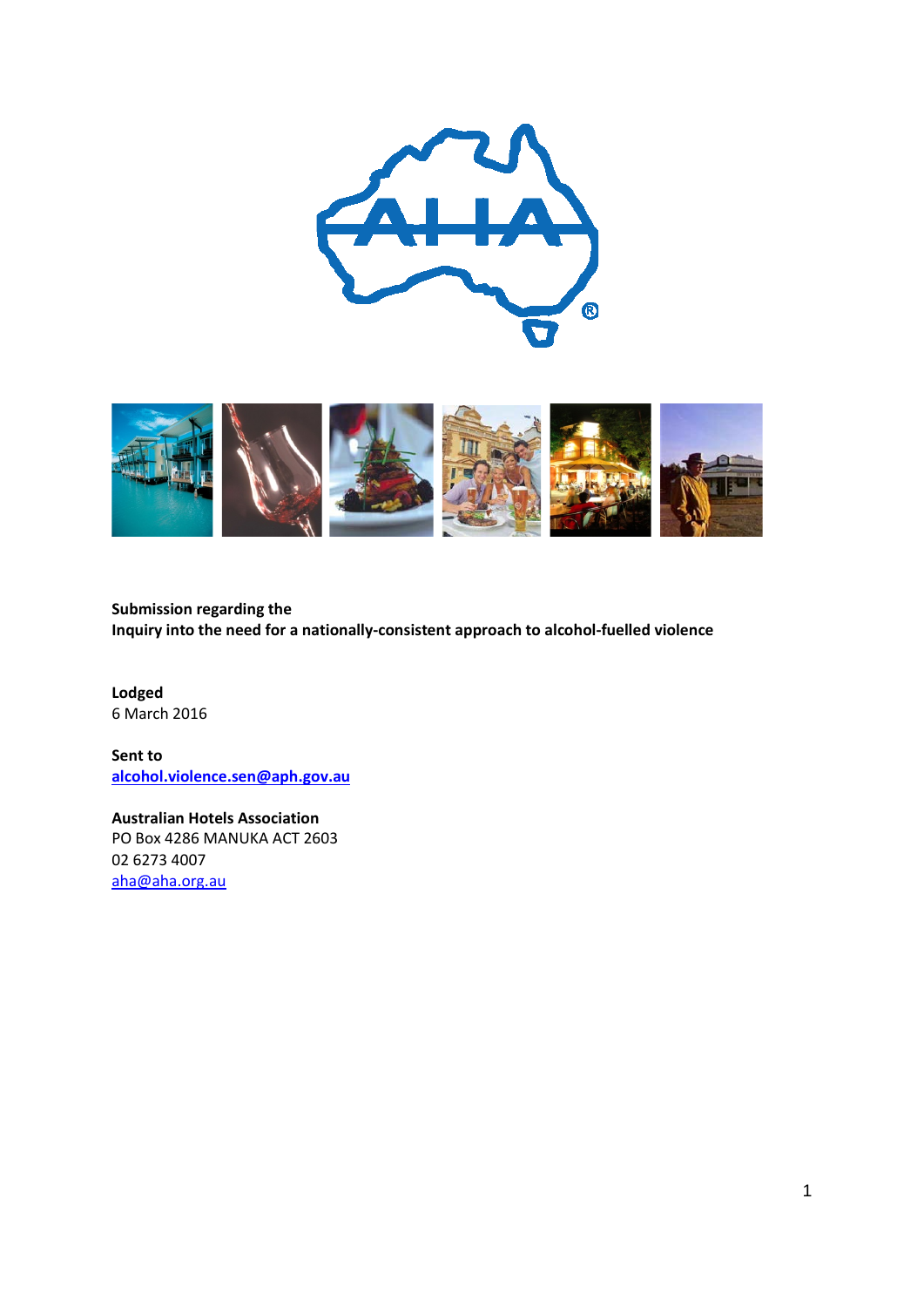### **1 BACKGROUND**

On 3 February 2016, the following matter was referred to the Legal and Constitutional Affairs References Committee for inquiry and report by 30 June 2016:

*The need for a nationally-consistent approach, negotiated, developed and delivered by the Federal Government together with all state and territory governments, to address and reduce alcohol-fuelled violence, including one-punch related deaths and injuries across Australia, with particular reference to:*

- *(a) the current status of state and territory laws relating to:*
	- *(i) bail requirements and penalties surrounding alcohol-related violence, and*
	- *(ii) liquor licensing, including the effectiveness of lockout laws and alcohol service laws;*
- *(b) the effectiveness of the current state and territory:*
	- *(i) training requirements of persons working within the hospitality industry and other related industries, and*
	- *(ii) educational and other information campaigns designed to reduce alcohol-related violence;*
- *(c) the viability of a national strategy to ensure adoption and delivery of the most effective measures, including harmonisation of laws and delivery of education and awareness across the country, and funding model options for a national strategy;*
- *(d) whether a judicial commission in each state and territory would ensure consistency in judgments relating to alcohol-related violence in line with community standards; and*
- *(e) any other related matter.*

The Australian Hotels Association (AHA) appreciates the invitation of the Senate Committee to provide a submission addressing the terms of reference.

# **2 ABOUT THE AHA**

Australian hoteliers are real people, who create real businesses and real jobs, and pay real taxes.

The Australian Hotels Association (AHA) is an organisation of employers in the hotel and hospitality industry registered under the *Fair Work (Registered Organisations) Act 2009.* Its diverse membership of more than 5,000 licensed hotel businesses includes pub-style hotels plus three, four and five-star international accommodation hotels located in each state and territory.

Hoteliers enable the enormous capital and human investment that underpins Australia's hospitality and tourism industry. Hotels are not part of the share or digital economy shifting multinational profits off shore.

Australian hotels account for over **5,000 businesses** which provide more than **270,000 jobs**, support more than **50,000 local community groups** and provide an economic benefit to the country in excess of **\$12Billion** every year.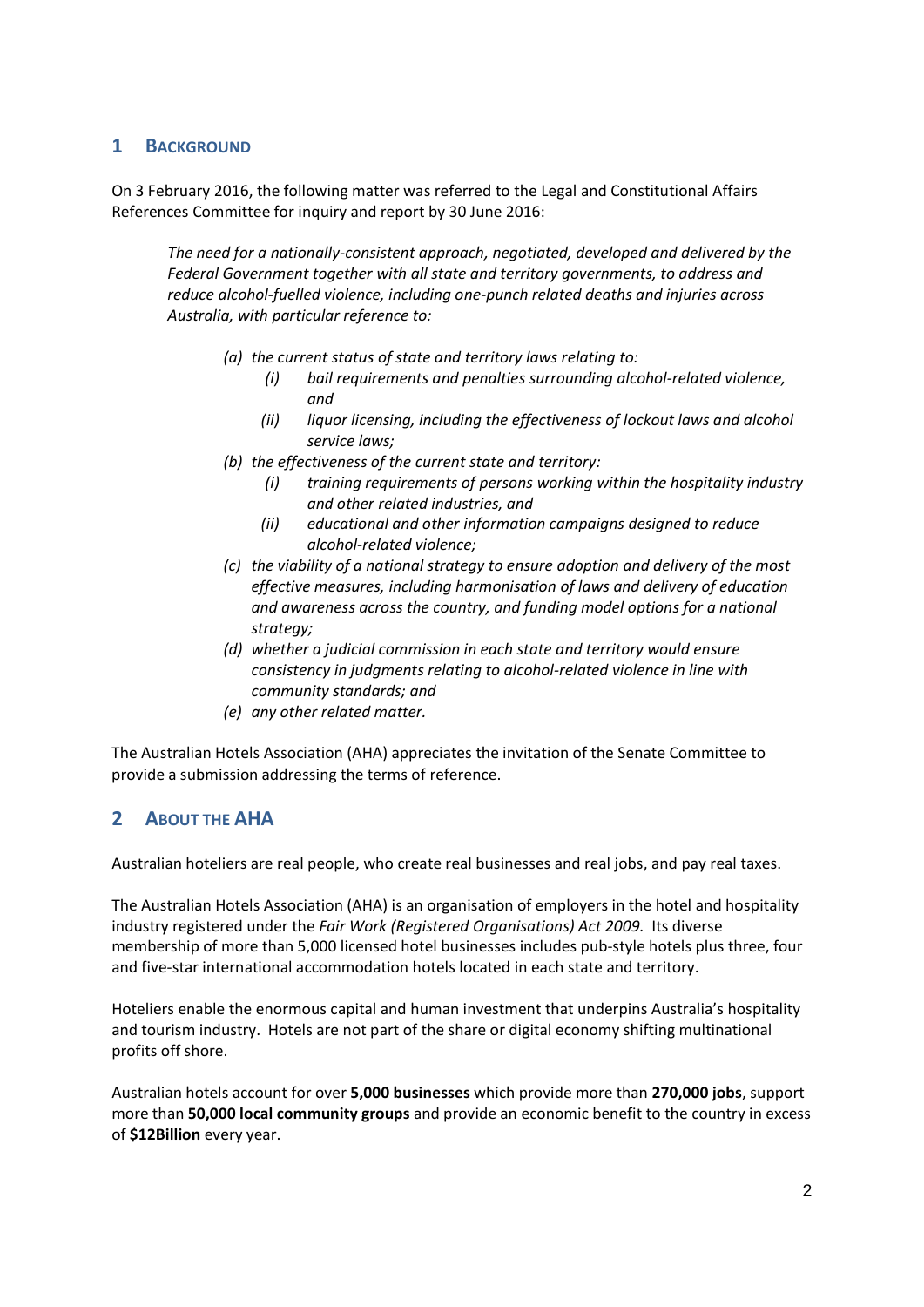The makeup of the 270,000 strong Australian hotel workforce is extremely diverse. It includes people of all genders, ages and backgrounds and skill levels. Hotels invest significantly in providing their employees with the training and skills to make a career in the hospitality industry. Hotels exist as a 24/7 labour intensive service industry that is one of the fundamental pillars of Australia's thriving tourism sector. The hotel industry is also a huge employer of youth and entry level employees and arguably the largest employer group throughout regional and rural Australia.

The sale of alcohol beverages is obviously a core component of what hotels offer but Australian hotels are much more than just this. Hotels perform an intrinsic role in creating social inclusion and activity. Hotels are ingrained in Australia's social fabric as significant community meeting places where rural, regional and urban communities gather to have a drink, meet new friends, enjoy live music, find a bed when away from home, share a meal and relax and enjoy themselves in a safe and welcoming environment.

Australian hotels are places where alcohol beverages are safely and responsibly consumed by Australians who are legally entitled to consume them. The criminal violence that has brought about this inquiry has no place in Australian hotels or anywhere else in Australian society.

The term *alcohol-fuelled violence* inaccurately lays the blame for this criminal behaviour at the foot of the alcohol industry instead of with the violent criminals that commit it. The term *Anger-fuelled violence* would be a far more appropriate label for this problem and would help lay the foundations of a genuine attempt to recognise, understand and tackle the issues.

## **3 EXECUTIVE SUMMARY**

The AHA acknowledges the tragedy of public violence and the terrible price families and communities pay when innocent lives are lost or damaged by these atrocities. As family members, Australian hoteliers want to play their part in putting an end to any violent behaviour that sees innocent lives lost and damaged, families devastated. The AHA:

- Strongly supports the responsible sale, service and consumption of alcohol beverages but also acknowledges alcohol beverages have the potential to be misused with consequential harm
- Supports legislation that targets the individuals or businesses that commit crime rather than blanket measures that restrict individual freedoms and destroy businesses and jobs
- Recognises the enormous value of the "night time economy" to the Australian economy and the huge numbers of jobs, services and facilities it provides and supports
- Highlights the broader trends in Australian alcohol consumption which show declining overall consumption, reductions in binge drinking and specific declines in the younger age groups at which the bulk of the measures being considered are targeted
- Acknowledges the existing bail laws and their apparent suitability if properly applied.
- Strongly urges the inquiry to examine the history of *anger-fuelled violence* and recidivism and lenient judicial treatment common to the perpetrators of these violent acts
- Highlights the lack of real evidence to support the contention that lockouts have been successful when used as blunt instruments on a whole of population basis
- Supports the notion that members of society who comply with the laws of the jurisdiction should be allowed to do so in safety
- Supports a re-balancing of the rights and obligations of the consumer to better match the rights and obligations (around alcohol consumption and behaviour) of licensees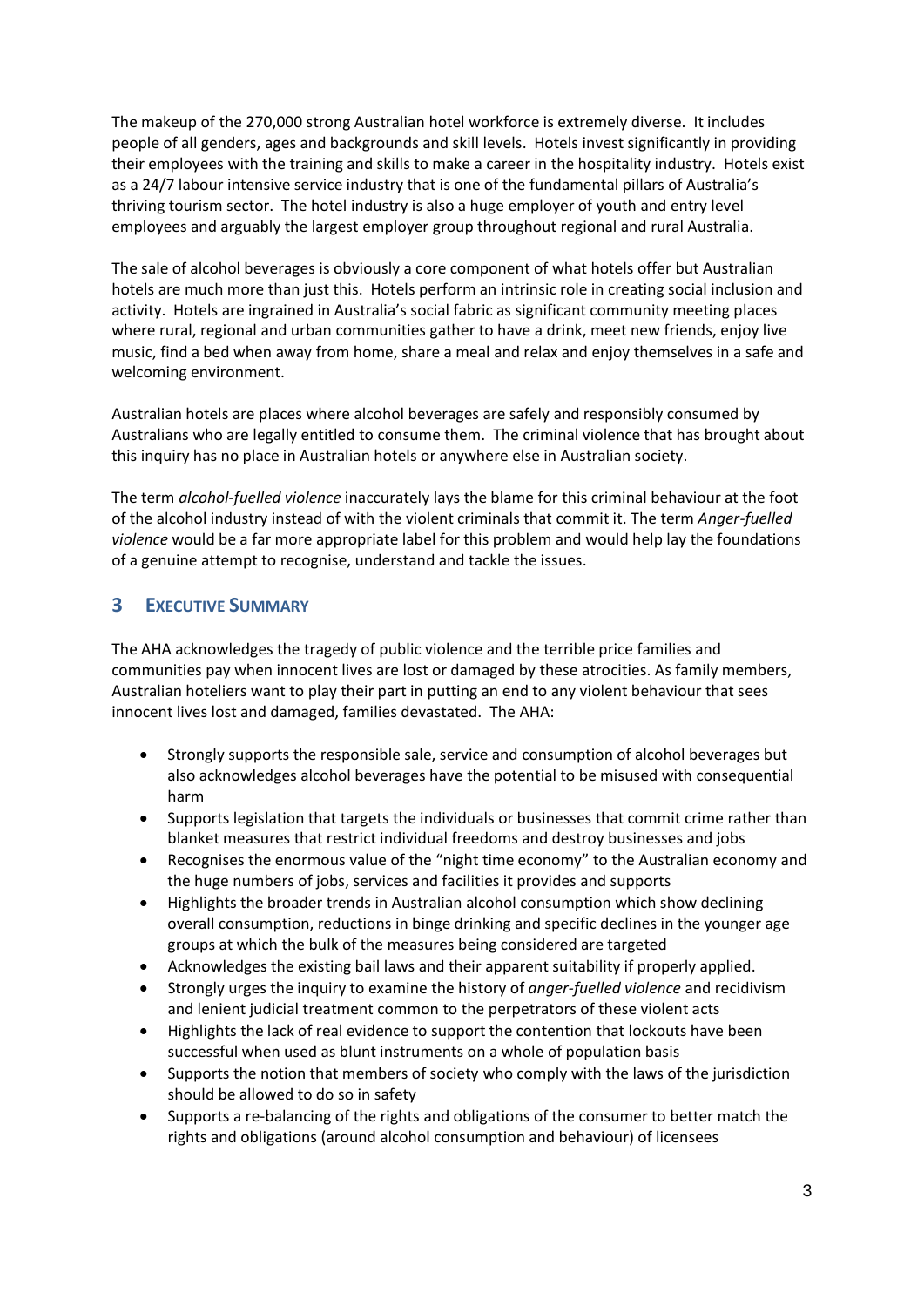- Supports a national cohesion of state and territory training requirements as a means to assist in reducing risk and creating a safer, more responsible environment for patrons, workers and the wider community
- Supports a reallocation of available public resources from research and academia to more practical education based solutions like *DrinkWise* to provide better community outcomes.
- Provides important information on other factors the inquiry should responsibly consider including illicit drug use and impacts, identification scanning, commercial blood alcohol testing and public transport
- Remains committed to working with all stakeholders to combat the misuse of alcohol beverages

# **4 VALUE OF THE NIGHT TIME ECONOMY**

A report by the National Local Government Drug and Alcohol Committee in 2015 made the following observations:

- Tourism Australia forecast a total domestic and international tourism spend of \$102.6 billion for 2013/14
- the Australian Night Time Economy in 20[1](#page-3-0)3 was measured at \$102 billion  $1$

The committee noted that whilst tourism is widely accepted as a key economic dynamic, the Night Time Economy which is as large is not. The recent liquor licensing restrictions in the Sydney CBD have had the following effect:

- The Flinders Hotel, The Crest Hotel, The Piccadilly Hotel, The Exchange Hotel, Bar Century, and The Bank Hotel have ceased operation
- numerous other popular and often iconic award-winning cocktail bars, nightclubs, and wine bars in the affected area have also ceased to trade
- businesses that do not rely on the sale of alcohol, such as newsagencies and food vendors, have also shut their doors as the customer base has decreased
- there has been a 40% drop in live performance revenue at venues within the Sydney CBD lockout area

# **5 THE FACTS ABOUT ALCOHOL CONSUMPTION**

In the 1960s, 70% of alcohol beverages were consumed in licensed venues and around 30% in nonlicensed environments. Technological, social and legal changes have reversed that equation such that by 2016 more than 70% of alcohol beverages are consumed away from licensed premises. The Australian Institute of Health and Welfare National Drug Strategy Household Survey found that between 2010 and 2013:

- Daily drinking declined significantly from 7.2% of the population aged 15 years and over to 6.5% and was the lowest level since 1991
- The proportion of people who had never consumed a full serve of alcohol beverages increased from 12.1% to 13.8%
- The age at which 14 to 24-year-olds first tried alcohol beverages has increased since 1998 from 14.4 years to 15.7 years in 2013

<span id="page-3-0"></span> <sup>1</sup> The Night Time Economy and the economic performance of LGA's 2009-2013, A report commissioned by the National Local Government Alcohol and Drug Committee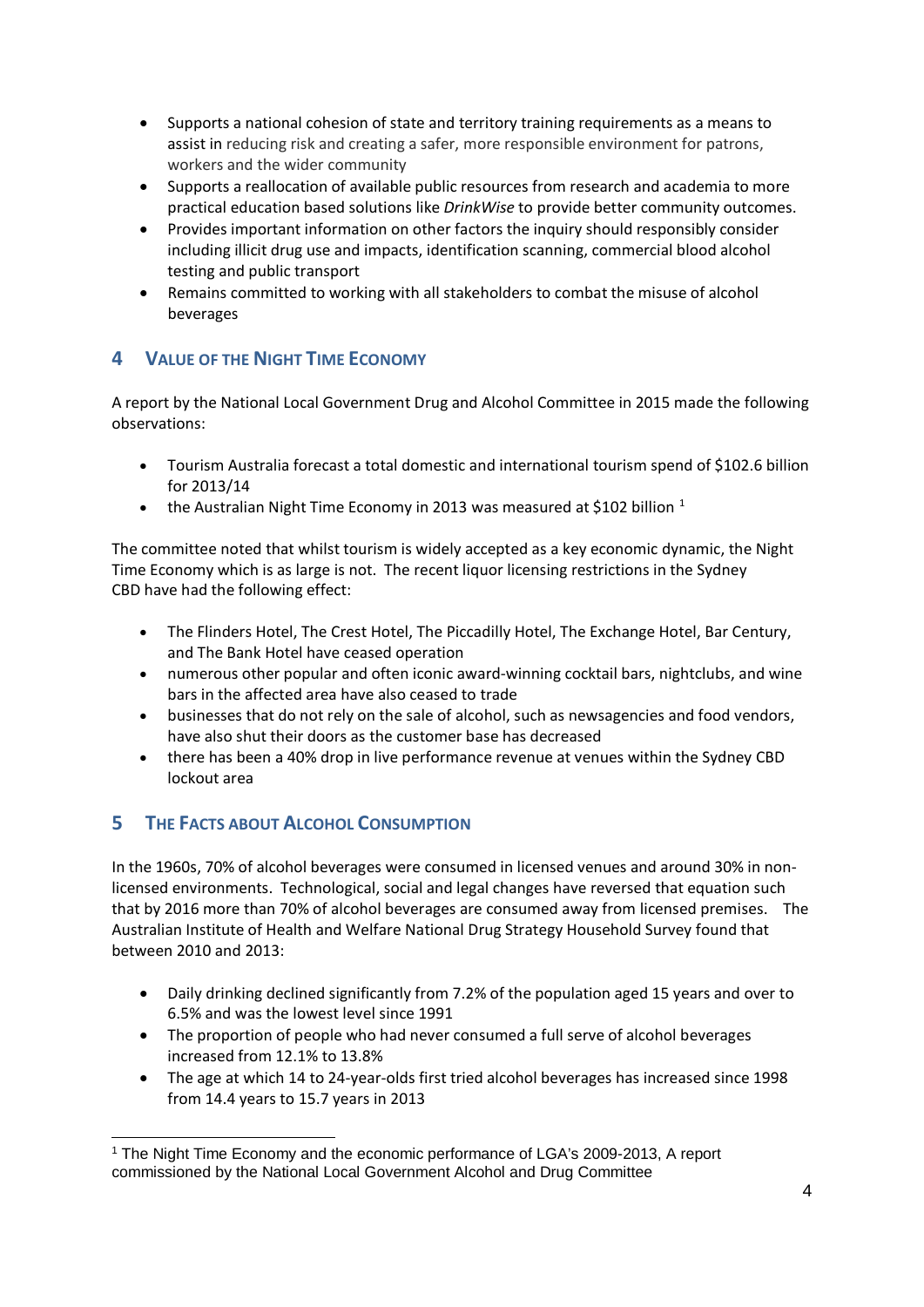- The percentage of people who consumed 11 or more standard drinks on a single occasion in the previous 12 months decreased from 16.8% to 15.6%
- In 2014-15, 17.4% of adults aged 18 years and over consumed more than two standard drinks per day on average thus exceeding the lifetime risk guideline. In 2011-12, 19.5% of adults exceeded the guideline

Further:

- Per capita liquor consumption in Australia has declined by 20% over the past 30 years from more than 12 litres per person per annum to less than 10 litres per person per annum and with the declining trend continuing
- Beer consumption in Australia is at its lowest level in 60 years
- It is estimated that in most venues 40% of alcohol beverages are now served with food

## **6 DRUGS AND ALCOHOL**

AHA notes that this inquiry refers only to alcohol as it might relate to violence – but that the use of drugs and its relationship with alcohol has not been included. The extent to which drugs are a cause of violence in the wider community cannot be underestimated and should at least be acknowledged as part of this inquiry.

Recent national publicity about the frequency of drugged driving is finally giving a clearer picture of the true level of illegal drugs use in Australia. For at least the last decade, medical journals and health statistics have made it clear that Australians are the highest users in the world of illicit and illegal drugs such as cannabis, ecstasy and methamphetamines.

Recent data from Queensland has found that drivers consuming illicit drugs account for one third of all motorists penalised for driving under the influence on Queensland roads. 24,000 Queensland drivers were charged for driving under the influence last year – two thirds of those were for alcohol and one third for drugs.<sup>[2](#page-4-0)</sup>

In Victoria, similar police statistics show an even higher rate of drugged driving, with around 40% of those caught driving under the influence being affected by illegal drugs. Worryingly, whilst the ratio of drivers who fail a random breath test for alcohol has stabilized at around one offender per 100 tested, the ratio of drugged driver failure is one for each ten drivers tested (albeit, after first being screened at the alcohol test site).

Interestingly, the attitude of the various generations is quite different. Older people generally have a more benign view of alcohol, and a tougher view on the use of illegal drugs. Younger people are generally the polar opposite, with drink driving considered a social taboo, whilst the use of so-called "recreational" drugs is seen more as a lifestyle choice with manageable side-effects. This disparity of views is being further complicated by consistent calls for the legalisation of illicit drugs.

AHA accepts that alcohol consumption has the potential for misuse and that industry has a role to play in managing the adverse outcomes of such misuse. However, the corrosive influence of illegal drugs must be given due recognition.

<span id="page-4-0"></span> <sup>2</sup> Courier Mail, 28 March, Trent Akkers, p2 "Drugged up drivers take the high road".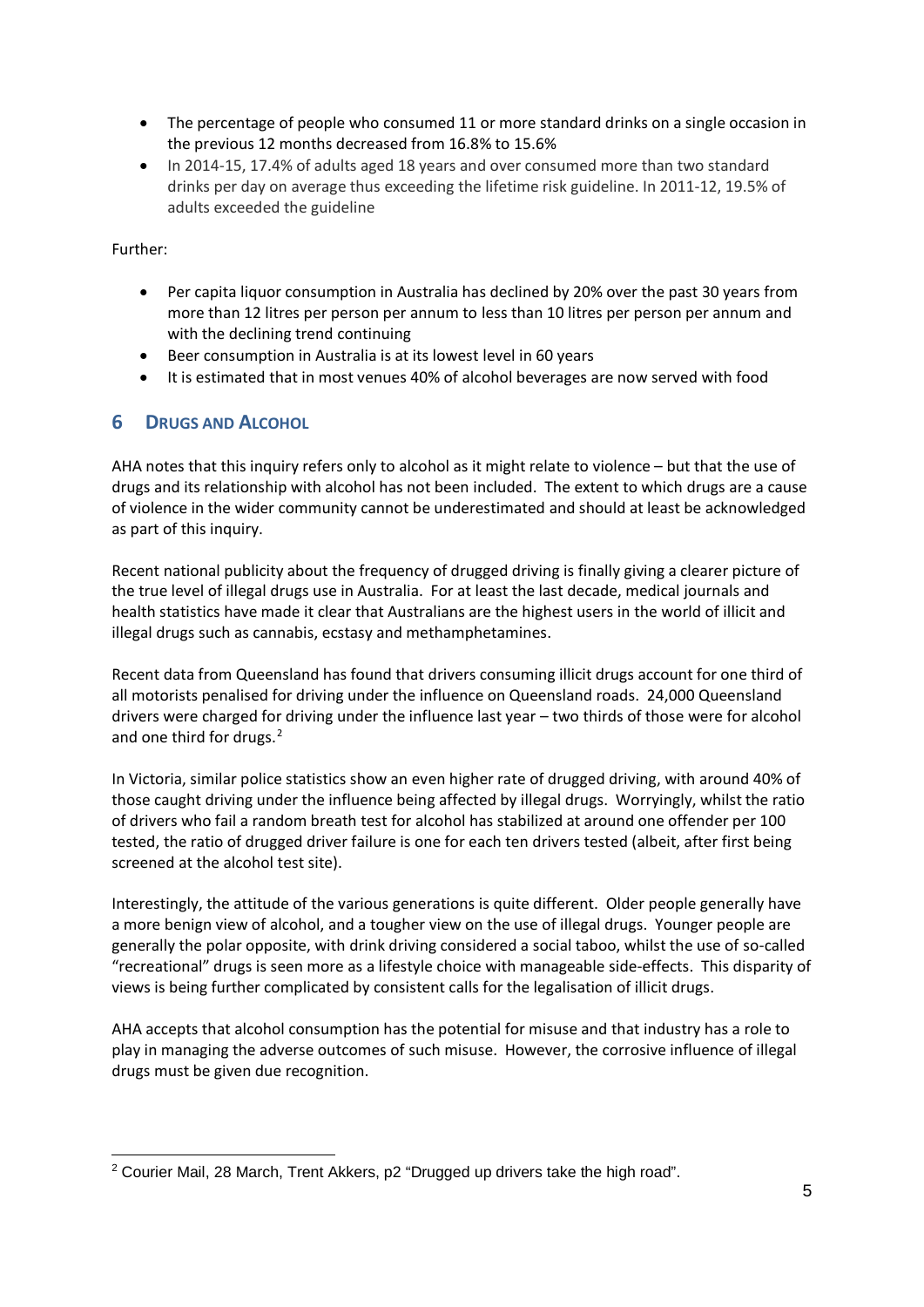The table below shows that whilst the price of illicit drugs is static or falling, the price of alcohol beverages are increasing. Some people argue that increasing the price of alcohol beverages will decrease consumption – that is quite possibly the case. However, the knock on effect is that increasing the price of alcohol is likely to drive some people to purchasing illicit drugs instead.



# **7 THE CURRENT STATUS OF STATE & TERRITORY LAWS RELATING TO BAIL REQUIREMENTS**

<span id="page-5-1"></span><span id="page-5-0"></span>AHA supports the current bail laws in each State and Territory. Such laws provide that a person charged with an offence may be granted bail with conditions that they not enter licensed premises, to consume alcohol, or in some cases a curfew can be imposed. If conditional bail is breached then the person can be immediately taken into custody and put before a court.

## <span id="page-5-4"></span><span id="page-5-3"></span><span id="page-5-2"></span>**8 PENALTIES FOR VIOLENT OFFENDERS**

<span id="page-5-5"></span>AHA supports tougher consequences for those who commit acts of violence or anti-social behaviour. AHA submits that people should be able to go out at night, free from the fear of assault and antisocial behaviour. Strategies that address aggressive individuals and reinforce personal responsibility and accountability will assist this.

<span id="page-5-8"></span><span id="page-5-7"></span><span id="page-5-6"></span>It is generally arguable that some people in Australian society are less tolerant and respectful of the rights of others. NSW evidence shows that violent individuals commit violent crime, and are highly likely to reoffend.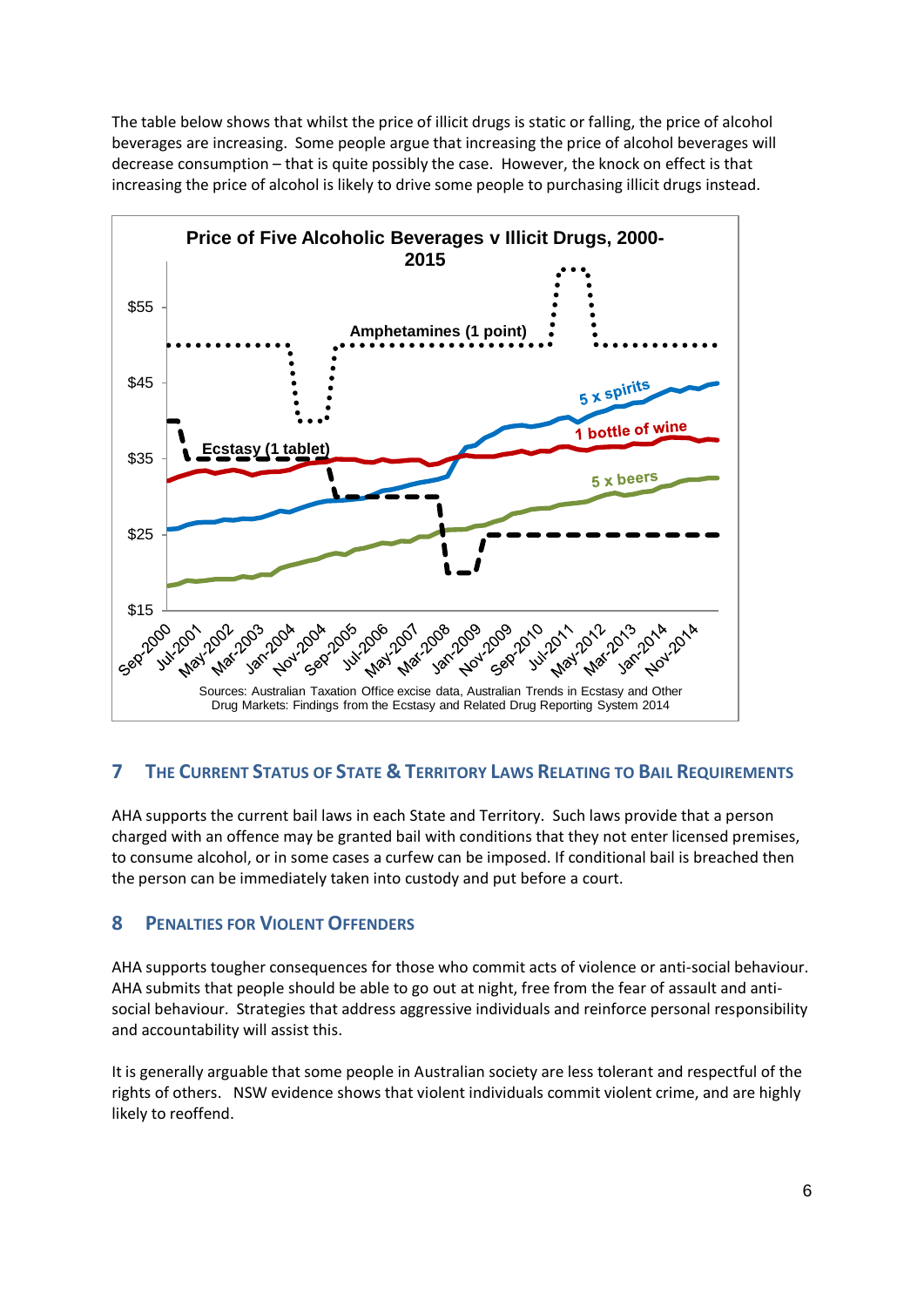- 26% of all violent offenders will be reconvicted of a violent offence within 15 years, with 21% of these new conv[i](#page-5-0)ctions occurring within 12 months<sup>i</sup>
- Assault offenders are more likely to commit the same offence again than any other offenders, apart from those who commit traffic offences<sup>[ii](#page-5-1)</sup>
- Drug use, low levels of education and a history of juvenile criminal convictions are strongly correlated with recidivist violent criminal activity<sup>[iii](#page-5-2)</sup>
- Despite this, over 70% of common assault offenses are given non-custodial 'suspended sentences' or good behaviour bonds[iv](#page-5-3)

Anthropologist Dr Anne Fox in her study "Understanding behaviour in the Australian and New Zealand night time economies" identified violent people as being the real issue:

*"If alcohol alone makes people violent, we would expect to find incidents of violence spread evenly across the full range of drinkers, from female post-menopausal librarians to young male rugby players, but we don't.* 

*We would also expect to find an equal incidence of violence among drinkers in all societies, but we don't. We would expect to find equal levels of violence in all drinking situations, from weddings to funerals to Saturday nights out on the town, but we don't.* 

*The conclusion of this, and many previous studies, is that alcohol can, in certain cultures and situations, be a facilitator of aggression if aggression is there to begin with, both in the individual and in the cultural environment. It does not produce it where it doesn't already exist."* 

## **9 NSW CASE STUDIES OF VIOLENT OFFENDERS**

Some NSW case studies of violent offenders are set out below which demonstrates that many offenders have a history of violence:

- Shortly before 10pm on Victoria Street, Potts Point Kieran Loveridge killed Thomas Kelly with a coward punch - Loveridge had a criminal record as a juvenile, as well as prior assault convictions, but was given probation and good behaviour bonds. (July 2012)
- About 1.45am at Bondi Beach, David Hona hit Michael McEwen causing serious head injuries - Hona had a criminal record as a juvenile for reckless wounding and negligent driving, and was "having a big night" with friends because he was to go into custody the next day for an earlier offence of stealing a car. (December 2013)
- About 9.30pm on Victoria Street, Potts Point Shaun McNeil killed Daniel Christie with a punch to the face - McNeil had an extensive history of non-domestic and domestic assault, as well as drug offences, weapons offences, and breaches of one of his four good behaviour bonds. (December 2013)
- About 10.45pm outside a Hungry Jacks, Patrick Gardner punched Greg Griffin, causing head injuries - Gardner had an extensive criminal history, including drug offences and failing to appear in accordance with a bail undertaking, but had never received a custodial sentence. (December 2013)
- About 12.45am, Brett McMonagle assaulted Terry Clarkson and put him in a coma McMonagle was on two intensive correction orders at the time, and facing a charge of assault occasioning actual bodily harm over a previous incident in May 2012. (December 2014)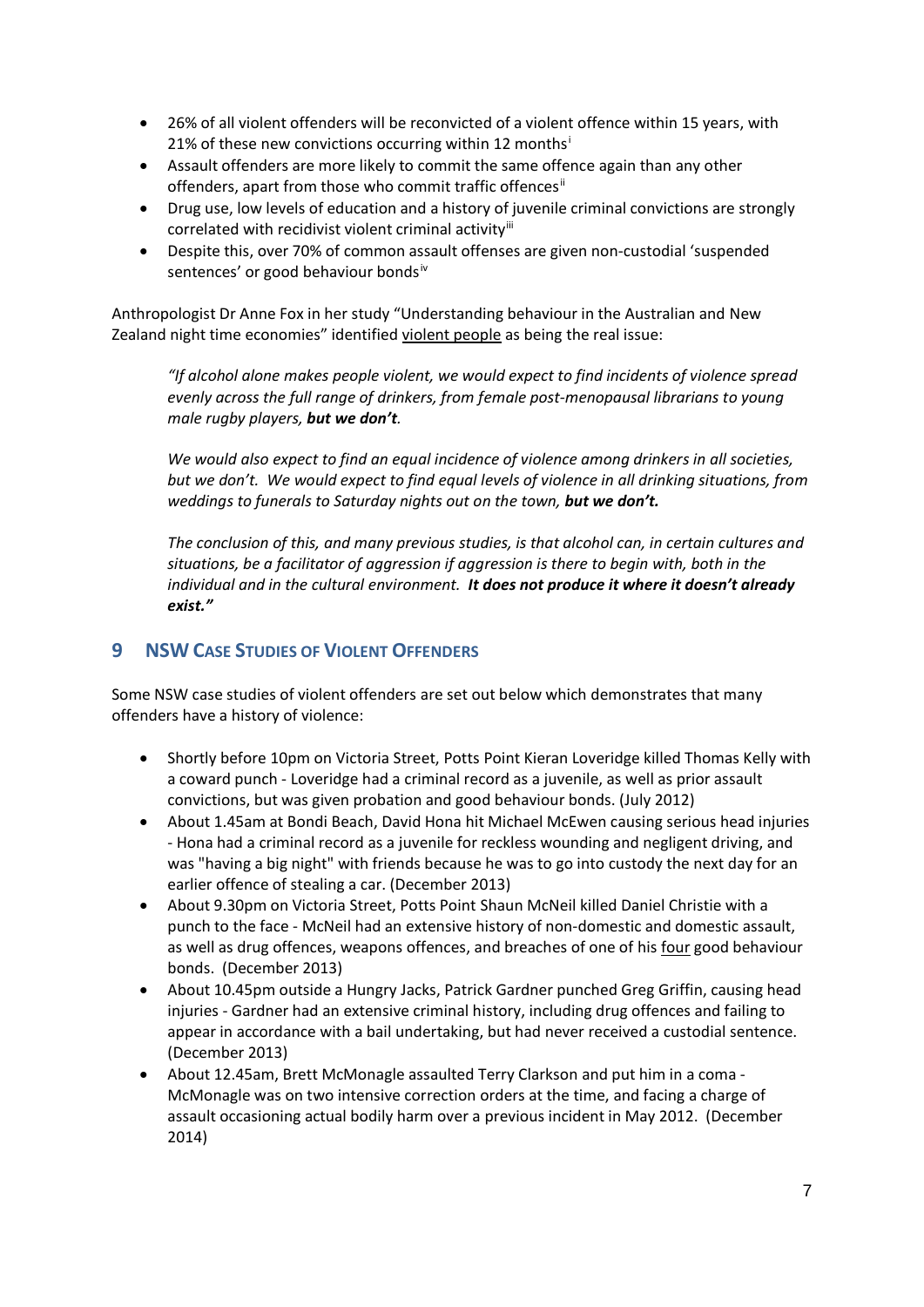## **10 LICENSING LAWS**

Hotel businesses are covered by extensive industry-specific legislation and regulation. The principal legislation governing hotels are the Liquor Acts of each state and territory, and in general they set out similar objects. Generally, these objects include:

- Promote the responsible sale of liquor to minimise harm from misuse
- Providing adequate controls over the supply and consumption of liquor in a way that is consistent with the expectations, needs and aspirations of the community
- Facilitating the balanced development of the liquor industry and related industries such as the live music, entertainment, tourism and hospitality industries

Flowing from these objectives, there are specific obligations to do the following:

- Encourage a culture of responsible promotion and consumption of liquor
- Reduce risky drinking and misuse of liquor
- Minimise adverse effects on the amenity of the community

#### **11 THE EFFECTIVENESS OF LOCKOUT LAWS**

AHA believes that targeted measures are more effective than blunt whole of population measures. Lockouts are a blunt policy instrument; they prevent entry to anyone that was not inside licensed premises at the time the lockout is imposed, regardless of their sobriety or demeanour.

A question on the efficacy of lockouts is that while some people have hailed them as the silver bullet, no one has actually explained what it is that the "lockout" is actually achieving, or how a "lockout" can have any impact on intoxication, poor behaviour or violence. Professor Ross Homel labelled the Queensland lockout:

*"…a complete, absolute 100 per cent failure from all of the data that we have been able to observe… It is what I regard as a politically attractive but completely ineffective strategy. But it is effective in the sense that it got the problem off the front page for a while"[v](#page-5-4) .*

The most comprehensive review of the existing academic evidence on and support for various alcohol policies, funded by The National Drug Law Enforcement Research Fund (NDLERF), examined lockout interventions and concluded that:

"…*the balance of the evidence suggests that precinct-wide lockouts are ineffective in reducing alcohol-related harm in night-life districts, and are associated with some negative consequences"[vi](#page-5-5).*

On 13 December 2013, the five year statutory review of the Liquor Act 2007 by the former Commissioner of the Office of Liquor, Gaming and Racing Michael Foggo was tabled in the NSW Parliament. Mr Foggo said:

*… the review does not support calls for blanket trading hours or a 'one size fits all' policy. Such a measure would unfairly penalise the vast majority of late trading venues that consistently operate within the law and make a positive*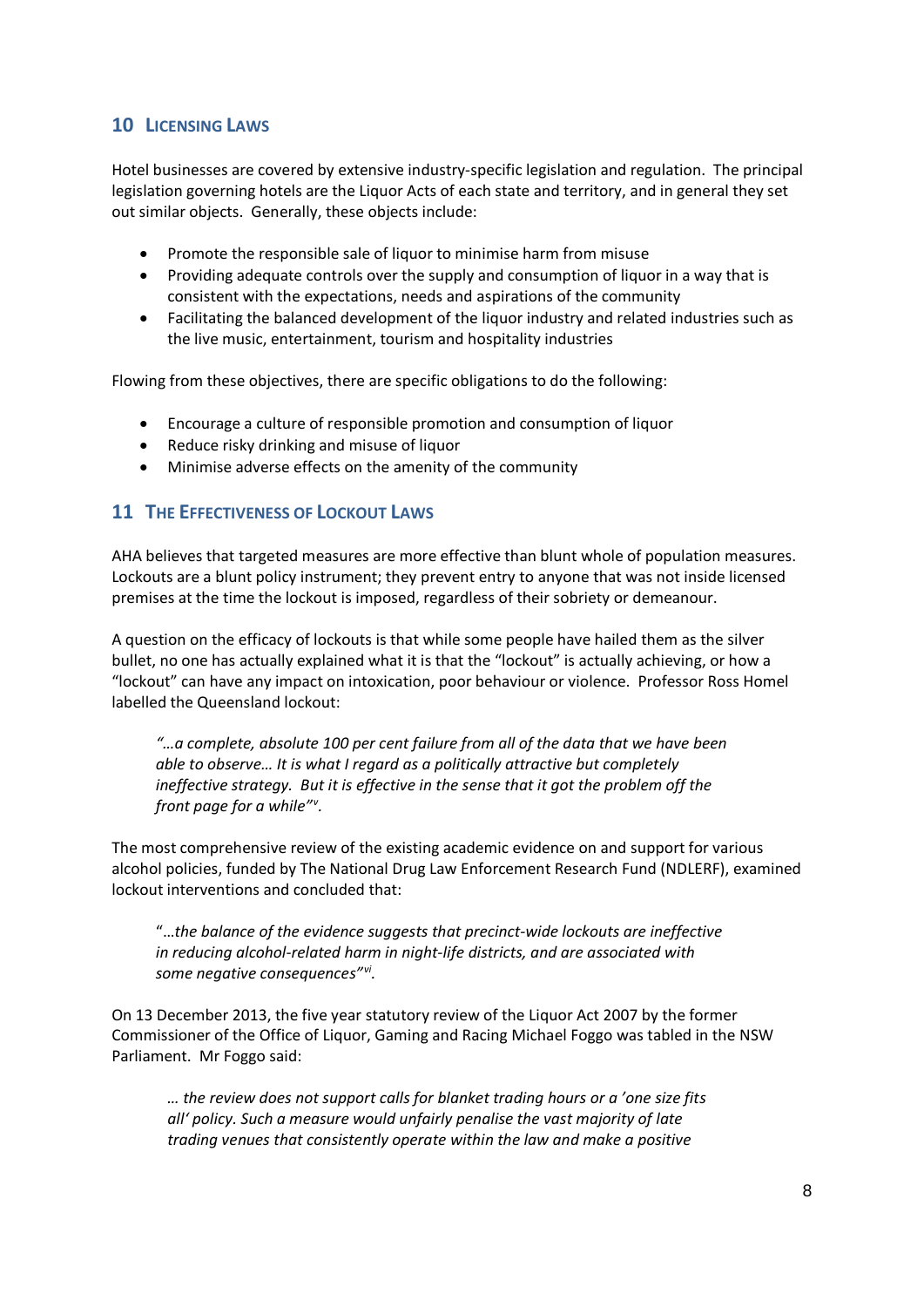*contribution to the late night economy. The measure would also have a significant impact on local employment and economic activity.*

## **12 THE NEWCASTLE EXPERIENCE**

In March 2008, the then NSW Liquor Administration Board imposed a series of conditions on 15 hotels late trading hotels in the Newcastle CBD. Between 2009 and 2011 the number of assaults in the Newcastle LGA increased by approximately 21% - the largest single increase of Local Government Areas across NSW. It also led to higher than pre-2008 figures.

At that time, the remaining late trading hotels formed the "Newcastle Entertainment Precinct" (NEP). The NEP then developed a localised solution to deal with the increase in assaults - a process of banning violent or anti-social patrons from all member hotels. In the period since its inception, more than 800 people have been banned for varying terms, which has resulted in improved behaviour levels all round. The result of this strategy was to arrest the rise in recorded assaults with sustained reductions since that period.



AHA remains unconvinced as to the benefit of lockouts.

# **13 THE EFFECTIVENESS OF ALCOHOL SERVICE LAWS**

AHA is of the view that the laws and penalties on the "supply side" are significant and act as a deterrent. However, it is not a two way street and the laws and penalties on the "consumer side" are not weighted the same as the supply side.

It is in the best interests of publicans to ensure staff members are properly trained in the responsible service of alcohol. Staff are the best asset of any hospitality business and it is in the publicans' best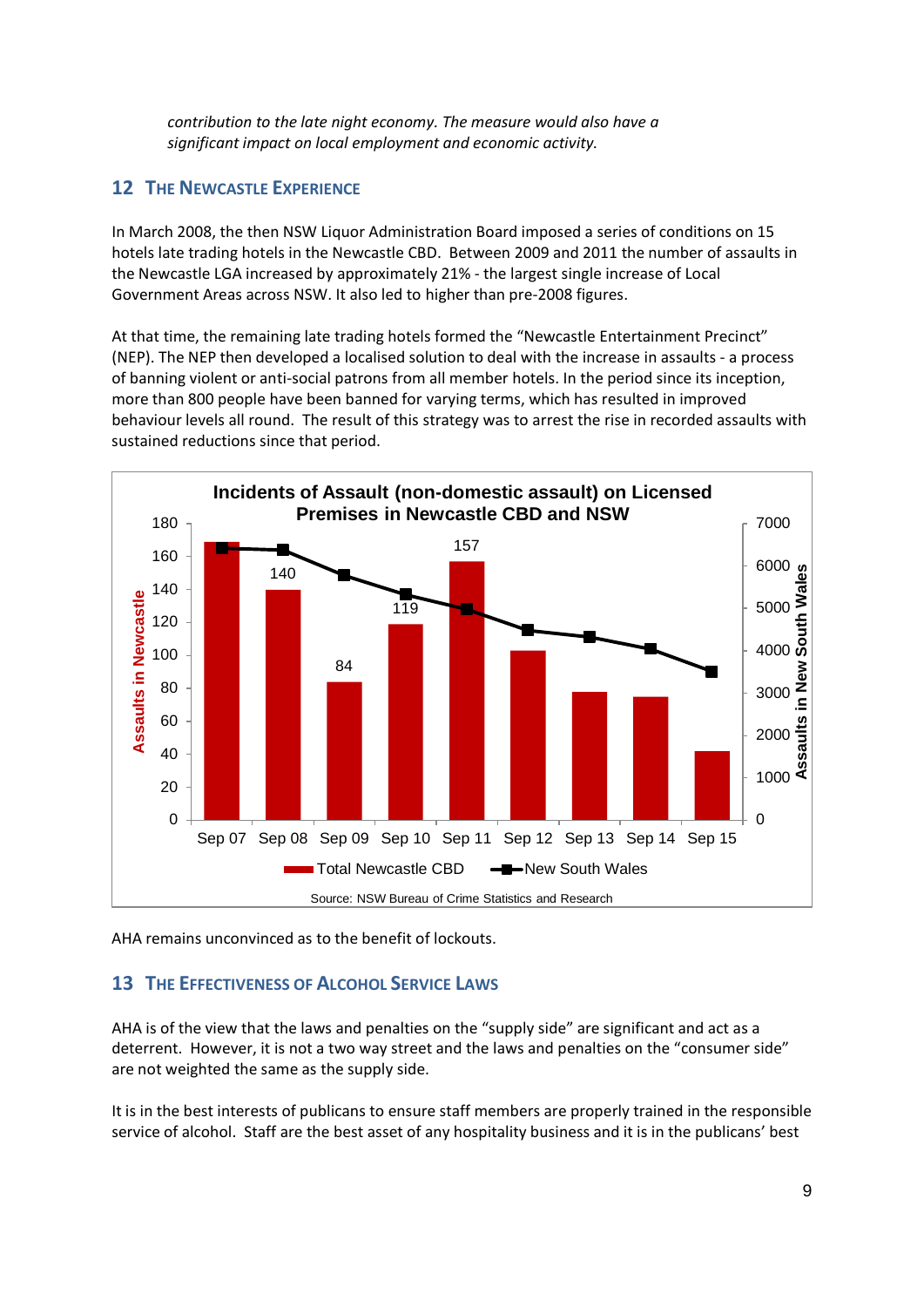interest to ensure a safe and responsible environment. It is bad for business to do otherwise. The following is noted:

- All State jurisdictions have embraced "responsible service" as a core requirement of obtaining and retaining a liquor (service) licence
- Licensees see it as being in their commercial and reputational interest to have in place the appropriate safeguards which over-match the assessed risk of the venue and its trade
- It is a strict legal obligation under the respective liquor acts in all states that licensees are to maintain a safe working and serving environment
- Almost all of the various liquor acts require that "harm minimisation" is one of the primary objectives of their respective acts
- There exists a clear national guideline for responsible service which includes the equivalent of portion control, education around standard drinks, limits on the type and number of drinks to be served, and guidance on promotions and advertising

The above all apply to the "supply" side of the equation, but there is almost no similar focus on the "consumption" side of the equation. We see this as a clear opportunity for change and progress – there should be a re-balancing of the rights and obligations of the consumer to better match the rights and obligations (around consumption and behaviour) of licensees. By way of example, some maximum fines in Queensland are set out below.

| Maximum fines in Queensland                                    |          |         |
|----------------------------------------------------------------|----------|---------|
| <b>Offence</b>                                                 | Licensee | Patrons |
| Supply liquor to a minor                                       | \$29,450 | \$9.424 |
| Supply liquor to a person who is unduly intoxicated/disorderly | \$58,900 | S9.424  |

AHA also notes that the penalty structures in many states are cumulative for multiple breaches for hotels, but on the repeat offender side that would appear to be far less the case.

# **14 THE EFFECTIVENESS OF THE CURRENT STATE & TERRITORY TRAINING REQUIREMENTS**

AHA supports the mandatory requirements in each state and territory in Australia requiring all persons involved in the sale or supply of liquor to be trained in the responsible service of alcohol (RSA). For managers, more intensive courses in the responsible management of licensed venues (RMLV) are also mandated. The intention is to reduce risk and creating a safer, more responsible environment for patrons, workers and the wider community.

Training in RSA ensures that all staff working in licensed establishments understand their rights, responsibilities and obligations in regards to serving alcohol. This training equips them with the skills and knowledge needed to serve alcohol legally and responsibly. Training includes;

- Minors
- Acceptable proof of age identification
- Standard drinks
- Intoxicated and disorderly patrons
- Preparation and responsible service practices
- Security and crowd controllers
- Harm minimisation
- Drink spiking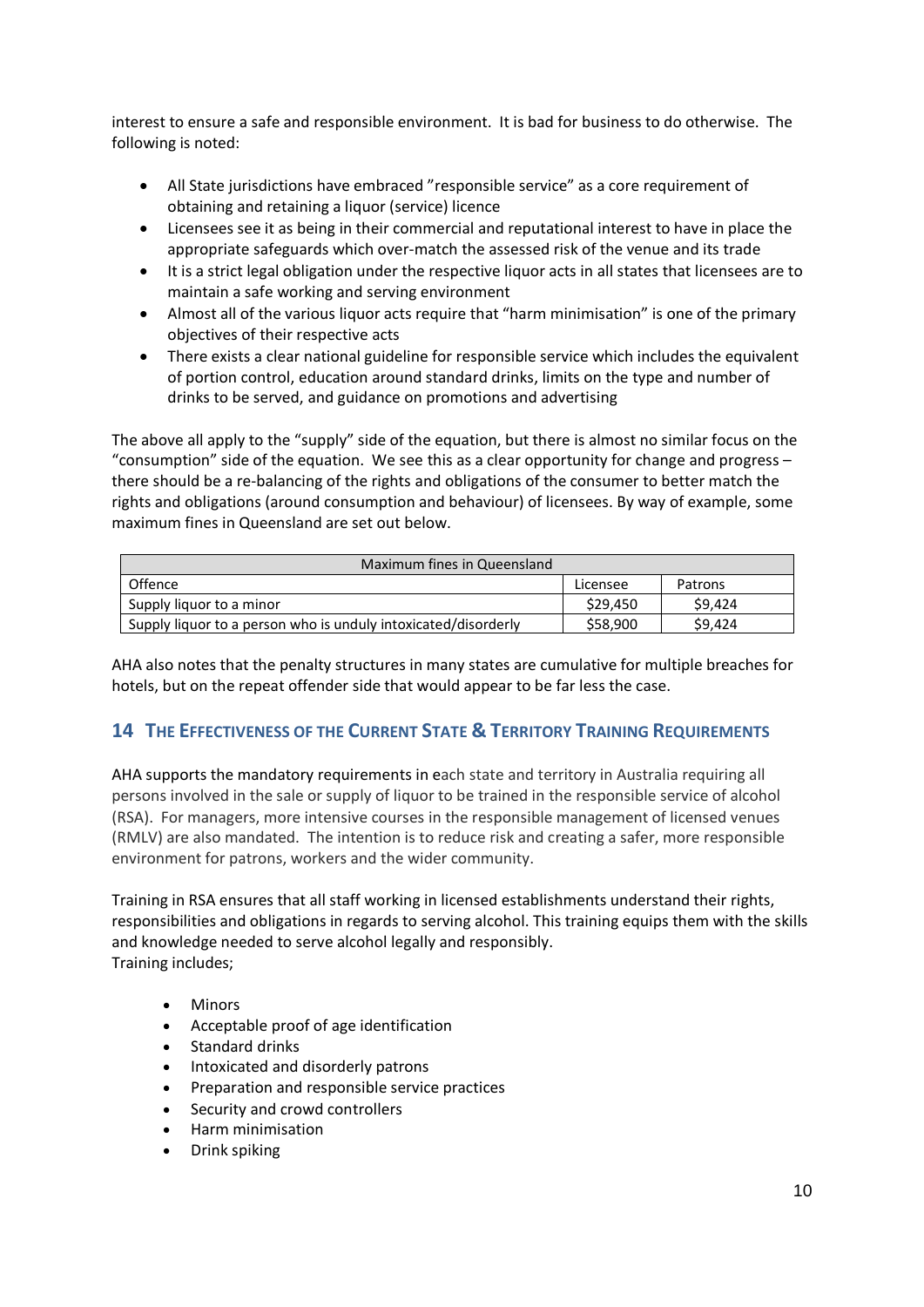- Professional refusal of service
- Conflict resolution, requesting customers leave

RMLV extends upon the training in RSA and assists managers in the responsible operation of a licensed premises including, e.g.

- Networks to Support Management
- Noise management strategies
- Licensing documentation
- Safety and risk management strategies
- Licences and permits
- Best practice venue management
- Benefits of good management
- Patron management strategies
- RSA the law

AHA supports the mandatory training of all staff involved in the sale or supply of liquor and believes the current training has assisted in reducing irresponsible service and consumption of alcohol on premise. The mandatory training requirements are then backed up by on the job training as part of good management techniques.

Unfortunately, with different laws in each state and territory, persons trained in one jurisdiction may require to sit the course again if they wish to work in another jurisdiction.

#### **15 EFFECTIVENESS OF EDUCATIONAL & OTHER INFORMATION CAMPAIGNS**

Established in 2005 by the alcohol industry, DrinkWise Australia is an independent, not-for-profit organisation. The primary focus of DrinkWise is to help bring about a healthier and safer drinking culture in Australia. DrinkWise aims to:

- Promote a generational change in the way Australians consume alcohol
- Increase the age that young Australians are introduced to alcohol

To promote such significant behavioural changes, DrinkWise develops and implements a range of national information and education campaigns. It also provides practical resources to help inform and support the community about alcohol use, e.g.

- Underage drinking
- Tips for safe drinking
- Health effects of alcohol
- Binge drinking
- School leavers
- Facts, tips and support for parents
- Pregnancy and alcohol
- Drink driving

As an evidence-based organisation, DrinkWise relies on key independent research and clinical advice. The information supporting DrinkWise campaigns has been gathered from a range of authoritative studies and sources. These include consultations with experts in public health, neuroscience, epidemiology, and child and adolescent psychology.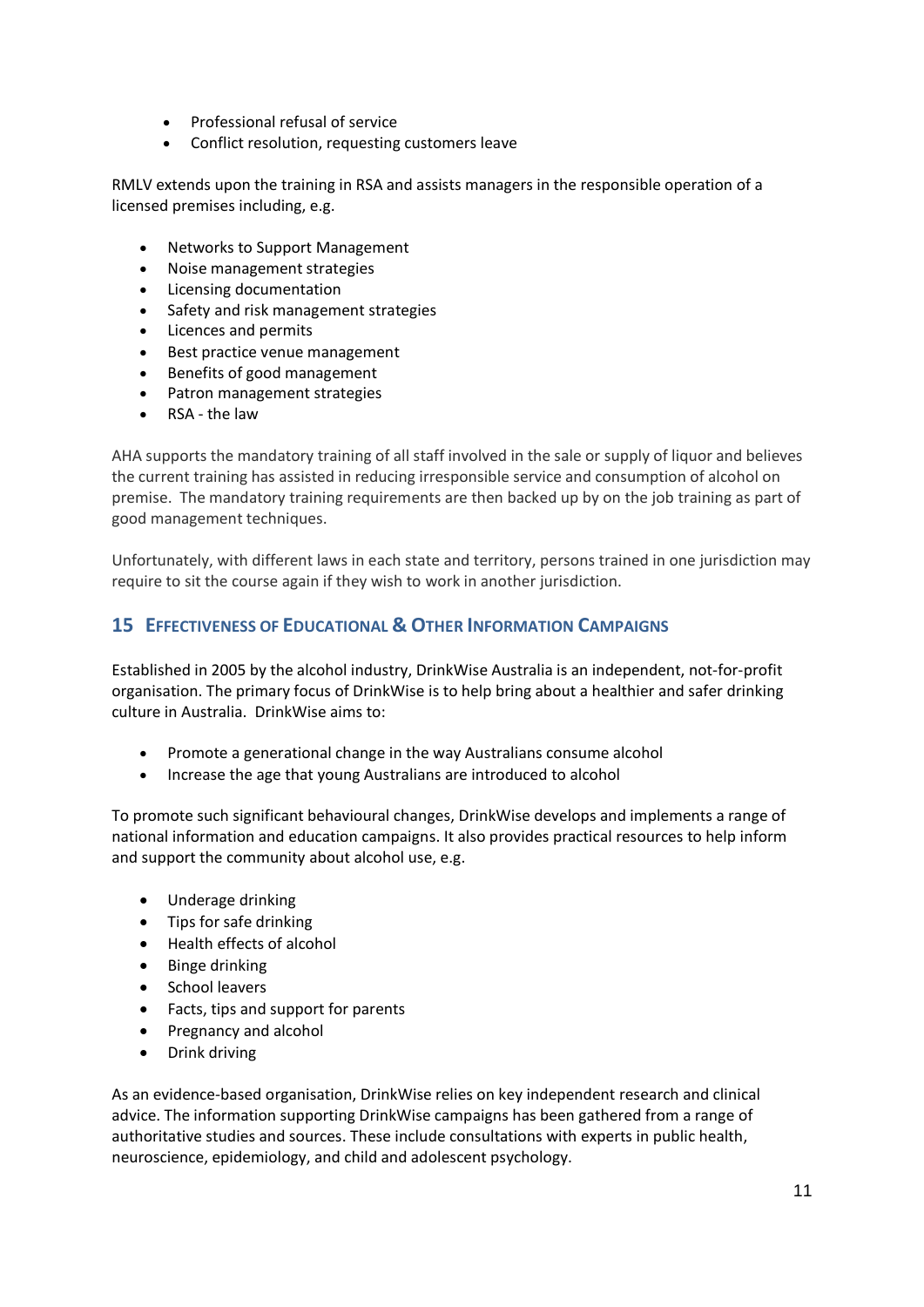DrinkWise believes that a sustained, multi-faceted and inclusive approach is the way to bring about positive change. Its philosophy and organisation is founded by industry leaders and community partnerships. This includes a governing board of seven community and six industry representatives. The structure of DrinkWise is unique as it brings together the preventive health sector, community, industry, and government.

Unfortunately, the structure, funding, strategies and efforts of DrinkWise are often criticised by others. Predominantly, the critics are government funded groups that focus on research rather than education. The AHA believes that a reallocation of resources from research and academia to more practical education would provide better outcomes.

## **16 TARGETED MEASURES**

The use of whole of population measures should be avoided where the misuse by specific individuals or groups can be identified and targeted. Policies in regard to alcohol beverages should have regard to the following factors:

- There is a need for evidence based policies to target individuals or groups that misuse (or risk misusing) alcohol beverages other than the implementation of whole of population interventions
- Policies are and should continue to be targeted at those that misuse alcohol beverages and not at the whole population
- The impact of any policy upon moderate and responsible consumers should be minimal
- The effectiveness of the proposed policies should be measured and evaluated
- Intervention should be commensurate to the associated risk

## **17 THE VIABILITY OF A NATIONAL STRATEGY FOR HARM MINIMISATION & EDUCATION**

The viability of national strategies is dependent upon the issue. Issues best dealt with at a national level include for example:

- RSA training and certification
- Education e.g. DrinkWise

Issues best dealt with at a local level include for example:

- Trading hours
- Local Liquor Accords

#### **18 WHETHER A JUDICIAL COMMISSION WOULD ENSURE CONSISTENCY**

Whilst the AHA supports consistency in judgement in line with national community standards, AHA would not be in a position to comment on the value of a judicial commission.

## **19 OTHER MATTERS**

Other topical matters are set out below.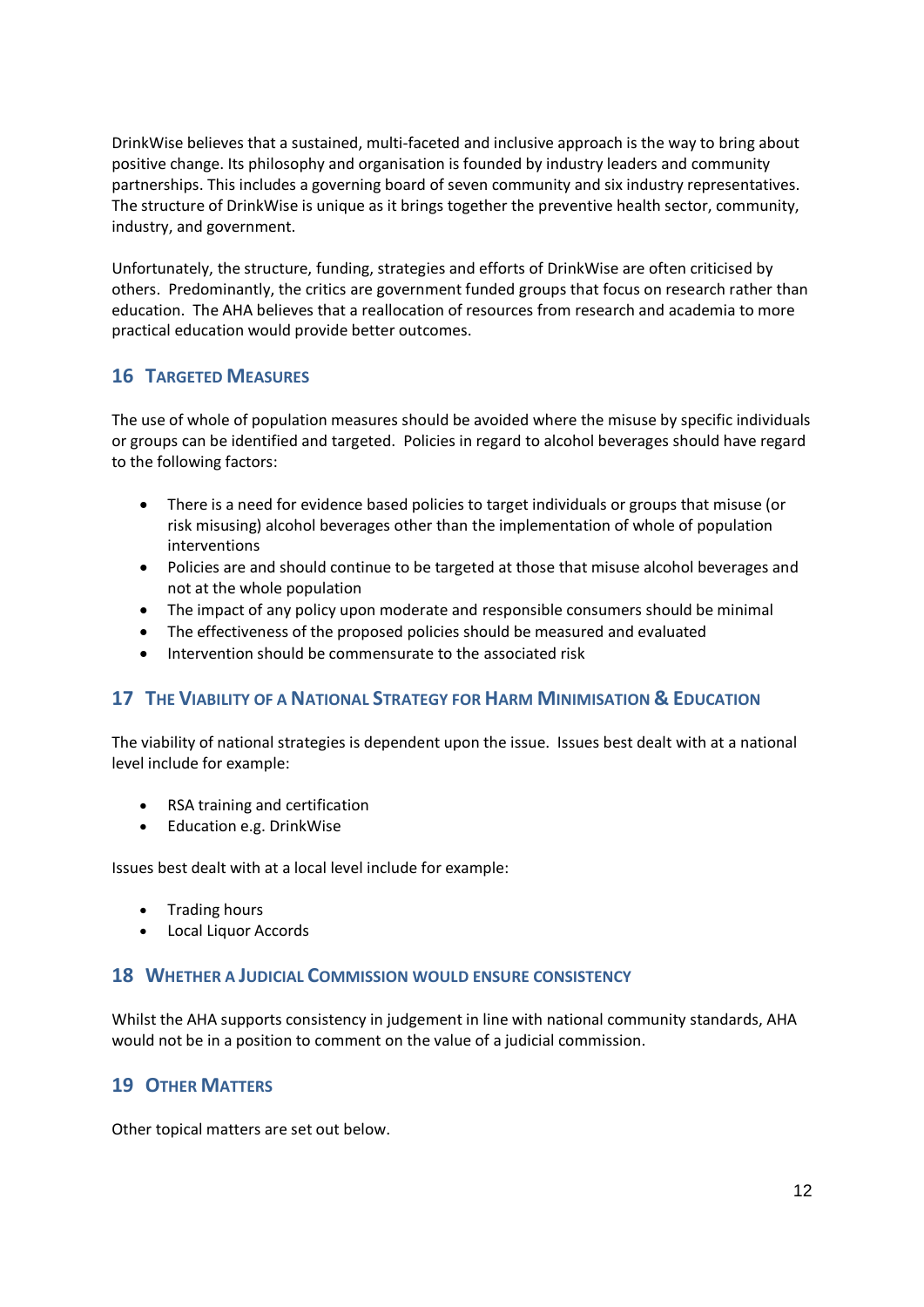#### **Identification Scanning**

As part of the range of harm minimization and patron care measures options that may be considered, the AHA supports, the voluntary use of networked identity scanners incorporating realtime still photography of scanned patrons. ID scanning has been suggested to remove the anonymity of patrons entering a venue by scanning the identification and image at the time of entry, which has the potential of improving behaviour in and around licensed premises.

However, ID scanning is not a solution of itself. Such scanning should be considered as simply one more tool in a range of tools and practices which, when combined, provided a layered system of safety, deterrent, preventative, and interventionist measures which increase venue and patron safety.

It is also important that should ID scanning be operated, adherence to privacy guidelines surrounding the storage and access to information is complied with. The (Federal) Privacy Commissioner has provided guidance that ID scanning in hospitality venues is legal, provided venues meet the requirements of the Privacy Act 1998 (Cth) for protecting and storing etc personal information.

Importantly, ID scanners are not appropriate for all types of licensed venue or entertainment types at all times of the day or night. ID scanners do have limitations or negative perceptions including a perceived loss of privacy or risk of identity theft, delays entering the venue, and a general sense of nanny state. All these issues can cause an unnecessary downturn in trade.

Venues that choose to use ID scanners should establish a risk matrix as to when ID scanners might be used. For example, ID scanning may not operate on all days of the week, or all hours of the day, but should only be used during peak periods of trade or when there is a particular function or clientele at the venue. Therefore, it is important that venues retain the right to choose if and when they might implement ID scanning.

#### **Blood Alcohol Content testing (breathalyser testing)**

In discussions with Senate committee members prior to the writing of this report, the introduction of breathalysers testing blood alcohol content within licensed venues was suggested. However, no such suggestion has been made for places where alcohol is consumed off premise, where about 70% of alcohol beverage consumption occurs.

It is a fact that alcohol affects different people in different ways and for different reasons. Such factors include for example gender, height, weight, volume of consumption, rate of consumption, drinking frequency, time since the last drink, and personality traits.

There are strong obligations on persons selling and serving alcohol to ensure their customers are not unduly intoxicated. The AHA acknowledge that some individuals and groups engage in risky drinking practices. AHA asserts that the best tests of a person's sobriety are by observing and engaging with customers. This involves assessing intoxication levels of customers using a number of methods including, e.g.

- observing changes in behaviour
- observing emotional and physical state